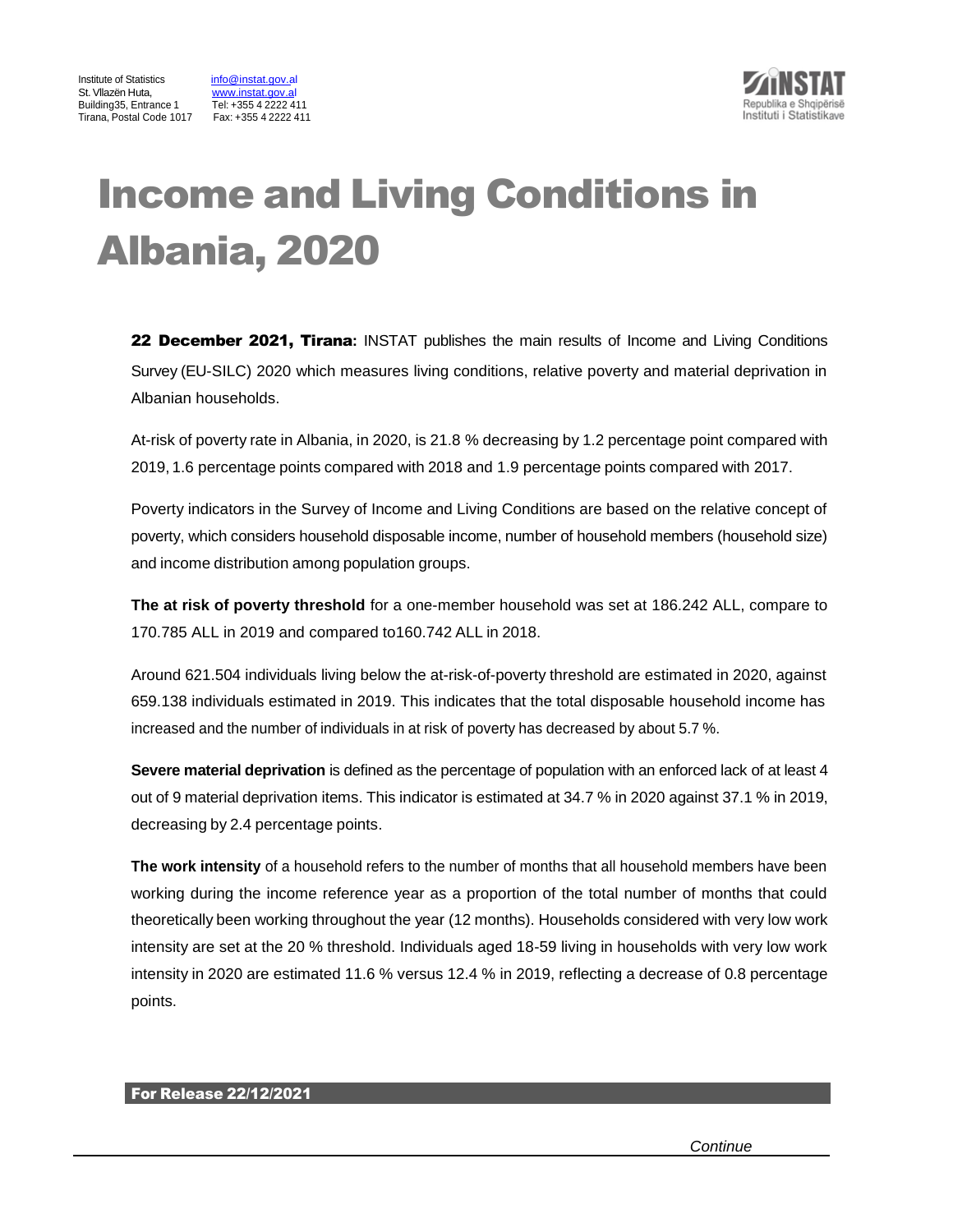**At Risk of Poverty or Social Exclusion** refers to the individuals who are at risk of poverty or severe materially deprived or living in a household with very low work intensity. In 2020 this indicator is estimated 43.4 % compared to 46.2 % in 2019.

**Social transfers,** such as old-age and family pensions, included in disposable household income, reduce the risk of poverty rate. When in the income level are not included all the social transfers, at risk of poverty in 2020 is estimated 37.9 % compared to 24.8 % that is estimated when in the income level are included social transfers only from old-age and family pensions.

**Tab. 1 The main indicators of at Risk of Poverty and Social Exclusion, 2017, 2018, 2019, 2020**

| <b>Indicators</b>                                                                                            | 2017    | 2018    | 2019    | 2020    |
|--------------------------------------------------------------------------------------------------------------|---------|---------|---------|---------|
| At risk of poverty rate (%)                                                                                  | 23.7    | 23.4    | 23      | 21.8    |
| Severe material deprivation (%) (lack of 4 out of 9 categories of material deprivation)                      | 41.1    | 38.3    | 37.1    | 34.7    |
| Very low work intensity (%)                                                                                  | 14.4    | 13.3    | 12.4    | 11.6    |
| At risk of poverty or social exclusion (AROPE) (%)                                                           | 51.8    | 49      | 46.2    | 43.4    |
| At risk of poverty threshold; one person household (ALL)                                                     | 145.017 | 160.742 | 170.785 | 186.242 |
| At risk of poverty threshold; household with 2 adults and 2 dependent children (ALL)                         | 304,535 | 337,558 | 358,650 | 391,108 |
| At risk of poverty before social transfers (%) (Old-age and family pensions included in social<br>transfers) | 40.4    | 39      | 38.1    | 37.9    |
| At risk of poverty before social transfers (%) (Old-age and family pensions excluded in social<br>transfers) | 27.1    | 26.3    | 26.1    | 24.8    |

*Source: Income and Living Conditions Survey 2017, 2018, 2019, 2020*

### **At risk of poverty rate by age group and sex** is analyzed for three age groups.

The decreasing trend is observed in three age groups but a greater decrease have the age groups of

0-17 and 18-64 where at risk of poverty in 2020 compared with 2019, decreased respectively by 1.3 and

1.2 percentage points.

The age group 65 years old and above has experienced a slight increase of at risk of poverty by 0.1 percentage points compared with 2019.

Tab. 2 At-risk of poverty rate by age group and sex (in %)

|                 |             | 2017   |       |             | 2018   |       |             | 2019   |       |             | 2020   |       |
|-----------------|-------------|--------|-------|-------------|--------|-------|-------------|--------|-------|-------------|--------|-------|
| Agegroup        | <b>Male</b> | Female | Total | <b>Male</b> | Female | Total | <b>Male</b> | Female | Total | <b>Male</b> | Female | Total |
| 0-17 years old  | 27.7        | 31.8   | 29.6  | 28.7        | 30.6   | 29.6  | 27.9        | 31.7   | 29.7  | 26.7        | 30.1   | 28.4  |
| 18-64 years old | 24.0        | 23.4   | 23.7  | 23.2        | 23.3   | 23.2  | 22.3        | 23.3   | 22.8  | 21.4        | 21.7   | 21.6  |
| 65 and over     | 13.0        | 13.7   | 13.4  | 12.5        | 15.4   | 14.0  | 12.9        | 14.8   | 13.9  | 13.0        | 14.5   | 13.8  |
| <b>Total</b>    | 23.5        | 23.9   | 23.7  | 23          | 23.8   | 23.4  | 22.2        | 23.8   | 23.0  | 21.4        | 22.3   | 21.8  |

*Source: Income and Living ConditionsSurvey 2017, 2018, 2019, 2020*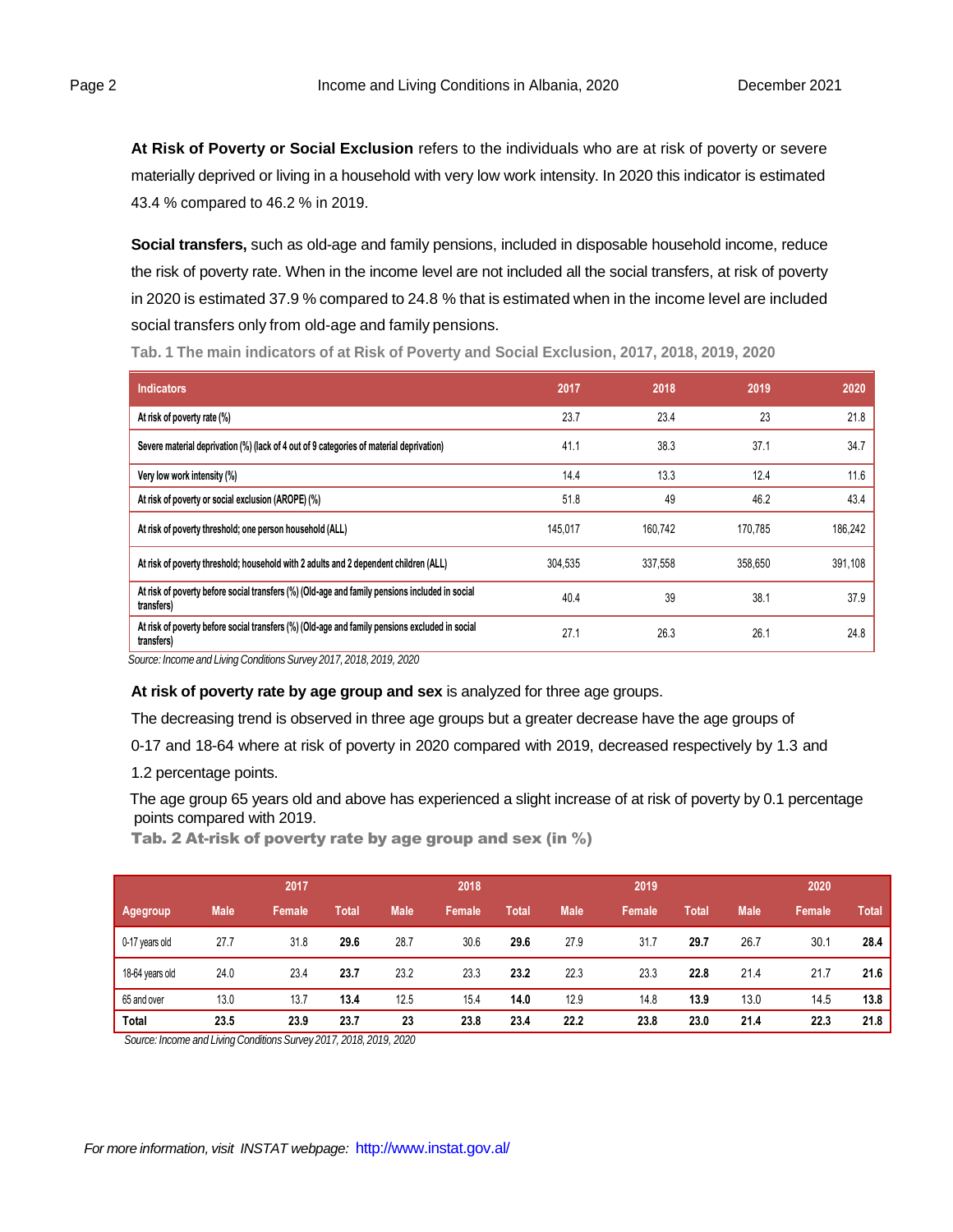**At risk of poverty rate by activity status**, for employed individuals aged 18 and above, in 2020 is estimated with a decrease by 1.9 percentage points compared to 2019. At risk of poverty rate amongunemployed persons has increased by 1.4 percentage points while among retired persons it has decreased by 0.1 percentage points.

Tab.3 At risk of poverty rate by activity status (in %)

| Individuals 18 years old and over | 2017 | 2018 | 2019 | 2020 |
|-----------------------------------|------|------|------|------|
| Employed                          | 17.9 | 16.5 | 14.6 | 12.7 |
| Not employed                      | 25.3 | 25.7 | 26.4 | 25.9 |
| Unemployed                        | 38.8 | 37.1 | 39.2 | 37.8 |
| <b>Retired</b>                    | 13.4 | 14.2 | 14.0 | 13.9 |
| Inactive population - Other       | 25.6 | 27.9 | 28.7 | 28.9 |

*Source: Income and Living Conditions Survey 2017, 2018, 2019, 2020*

**The Percentage of people in at risk of poverty by household type**, in 2020, households without dependent children, it is estimated to be lower compared to the households with dependent children, respectively 13 .0 % and 26.0 % of individuals. A year ago at risk of poverty rate was respectively 14.2 % and 27.2 %.

Fig. 1 At-risk of poverty rate by household type (in  $\%$ )



*Source: Income and Living ConditionsSurvey 2017, 2018, 2019, 2020*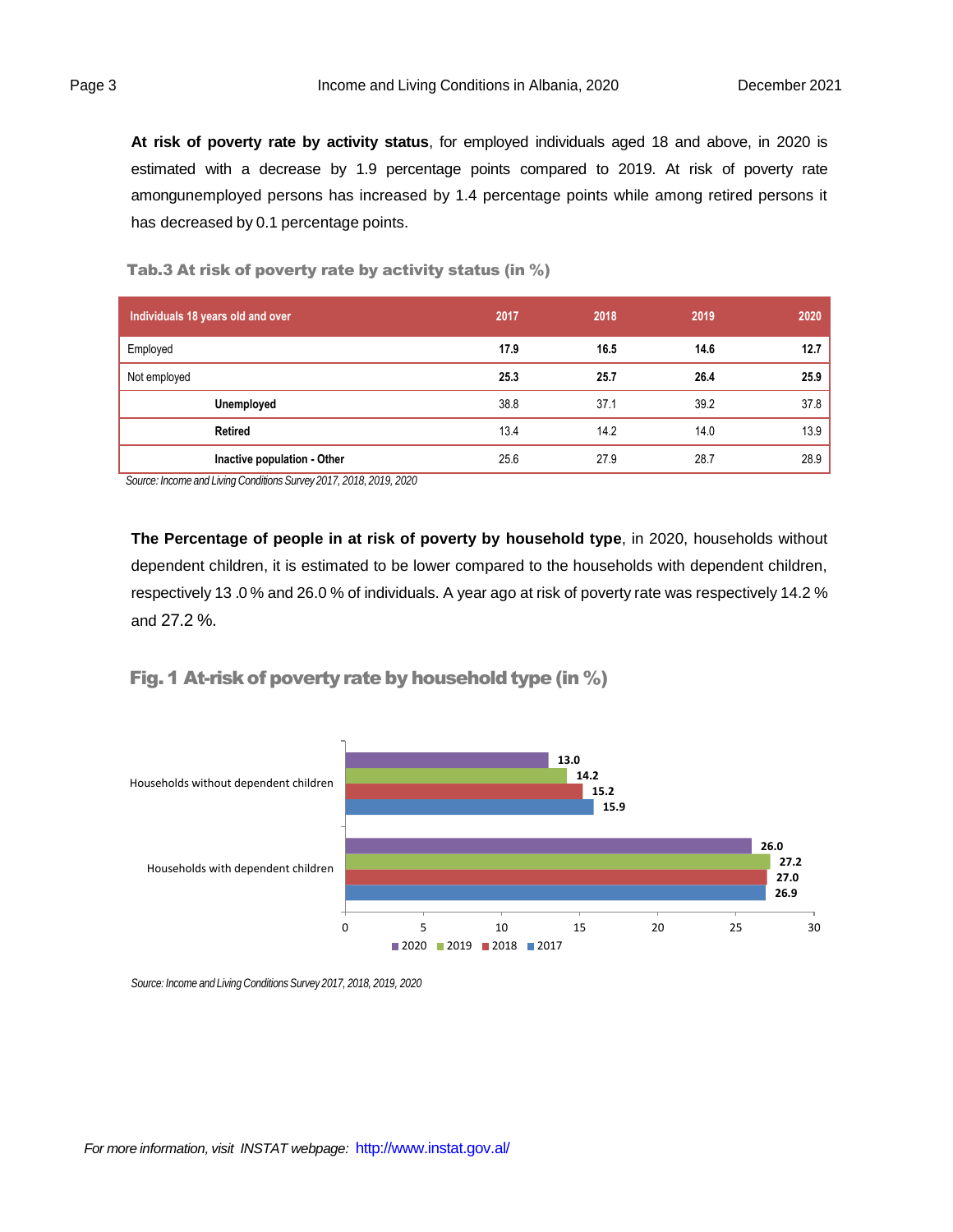**The inequality** in the distribution of equalized income is measured by Gini Coefficient and Income Quintile share ratio (S80/S20).

**Gini coefficient** measures the inequality in income distribution, where 0 % expresses the perfect equalitywhere everyone has the same level of income, while a Gini coefficient of 100 % expresses full inequality where only one person has all the income. In 2020, Gini coefficient is estimated 33.2 %, decreased by 1.1 percentage points from 2019.

**The income quintile share ratio S80/S20** is an indicator of income distribution and measures the ratio of highest equivalised disposable income (last quintile) with the lowest equivalised disposable income (first quintile). It presents the ratio of the total equivalised disposable income received by the 20 % of the population with the highest equivalised disposable income to that received by the 20 % of the populationwith the lowest equivalised disposable income.

In 2020 the S80 / S20 ratio is estimated 5.9 compared to 6.4 ratio in 2019. For the population 65 years old and above this ratio in 2020 is estimated 4.0 compared to 4.1 in 2019. For the population under 65 years old this ratio is estimated 6.2 in 2020 compared to 6.8 in 2019.

| <b>Inequality indicators</b>  | 2017 | 2018 | 2019 | 2020 |
|-------------------------------|------|------|------|------|
| $GINI$ (in $%$ )              | 36.8 | 35.4 | 34.3 | 33.2 |
| Ratio S80/S20                 | 7.5  | 7.0  | 6.4  | 5.9  |
| S80/20 65 years old and above | 4.5  | 4.4  | 4.1  | 4.0  |
| S80/20 Under 65 yers old      | 8.0  | 6. / | 6.8  | 6.2  |

Tab.4 Inequality indicators

*Source: Income and Living ConditionsSurvey 2017, 2018, 2019, 2020*

Increasing or decreasing of the at risk of poverty threshold affects at risk of poverty rate (see Tab. 5).

The percentage of individuals at risk of poverty in cases where the threshold is set below 50.0 % of the median equivalised disposable income is estimated 14.4 % in 2020 compared to 16.2 % in 2019.

#### Tab.5 Dispersion around the at-risk-of-poverty threshold, (in %)

| 2017 | 2018 | 2019 | 2020 |
|------|------|------|------|
| 11.8 | 11.5 | 9.7  | 8.5  |
| 17.5 | 17.3 | 16.2 | 14.4 |
| 30.4 | 30.4 | 29.4 | 28.2 |
|      |      |      |      |

*Source: Income and Living ConditionsSurvey 2017, 2018, 2019, 2020*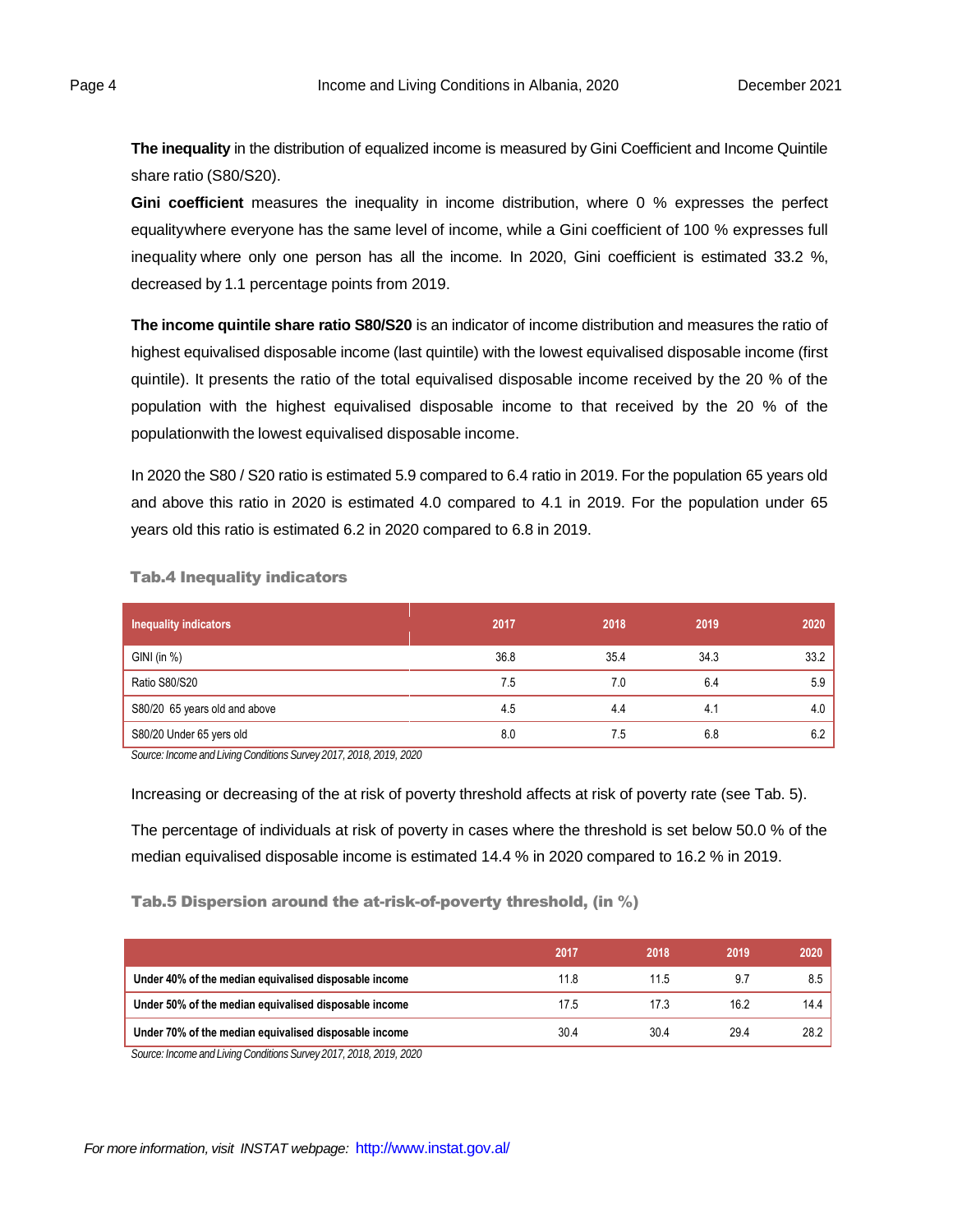In 2020, the monthly mean equivalised disposable income per capita has increased by 8.3 % compared to 2019.

Tab.6 Monthly mean equivalised disposable income

|                                                                    | 2017   | 2018   | 2019   | 2020   |
|--------------------------------------------------------------------|--------|--------|--------|--------|
| Monthly Mean equivalised disposable income per capita (ALL)        | 24.526 | 26.144 | 27.849 | 30.169 |
| Source: Income and Living Conditions Survey 2017, 2018, 2019, 2020 |        |        |        |        |

## **Comparabilitywith other European Countries**

The comparison of at-risk of poverty in 2020 among Albania, the EU member states and other Region countries indicate that: the highest value of relative poverty is recorded in Bulgaria (23.8%), Romania (23.4 %), Turkey (23.0 %) followed by Albania (21.8%). The lowest poverty rates are recorded in the CzechRepublic (9.5 %), Slovakia (11.4 %), Denmark (12.1%), and Finland (12.2%).

The average of EU countries (27 countries) is 17.1 %, (see fig. 2).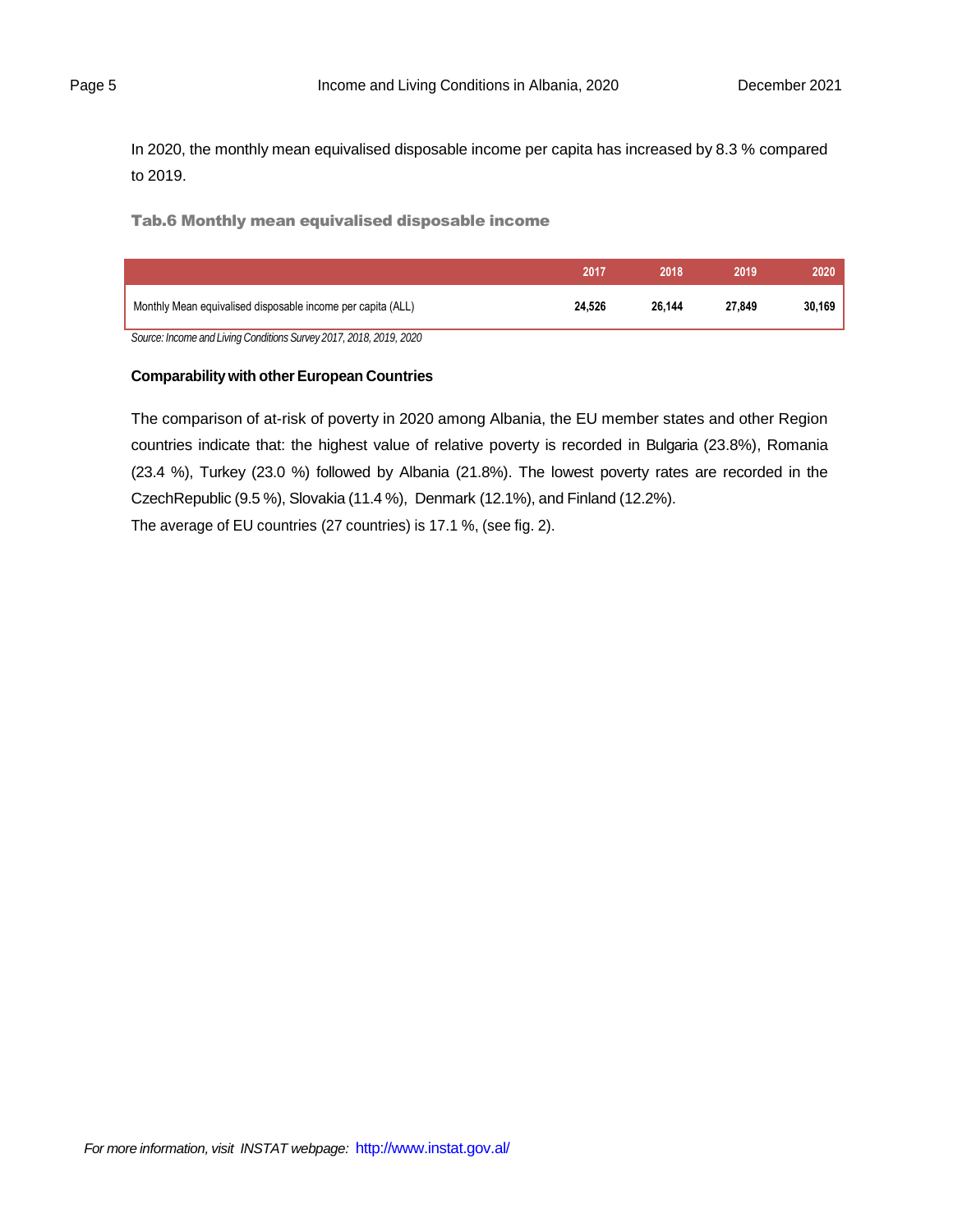

## Fig. 2 At risk of poverty rate by countries, 2020 (%)

*Source: Eurostat 2020*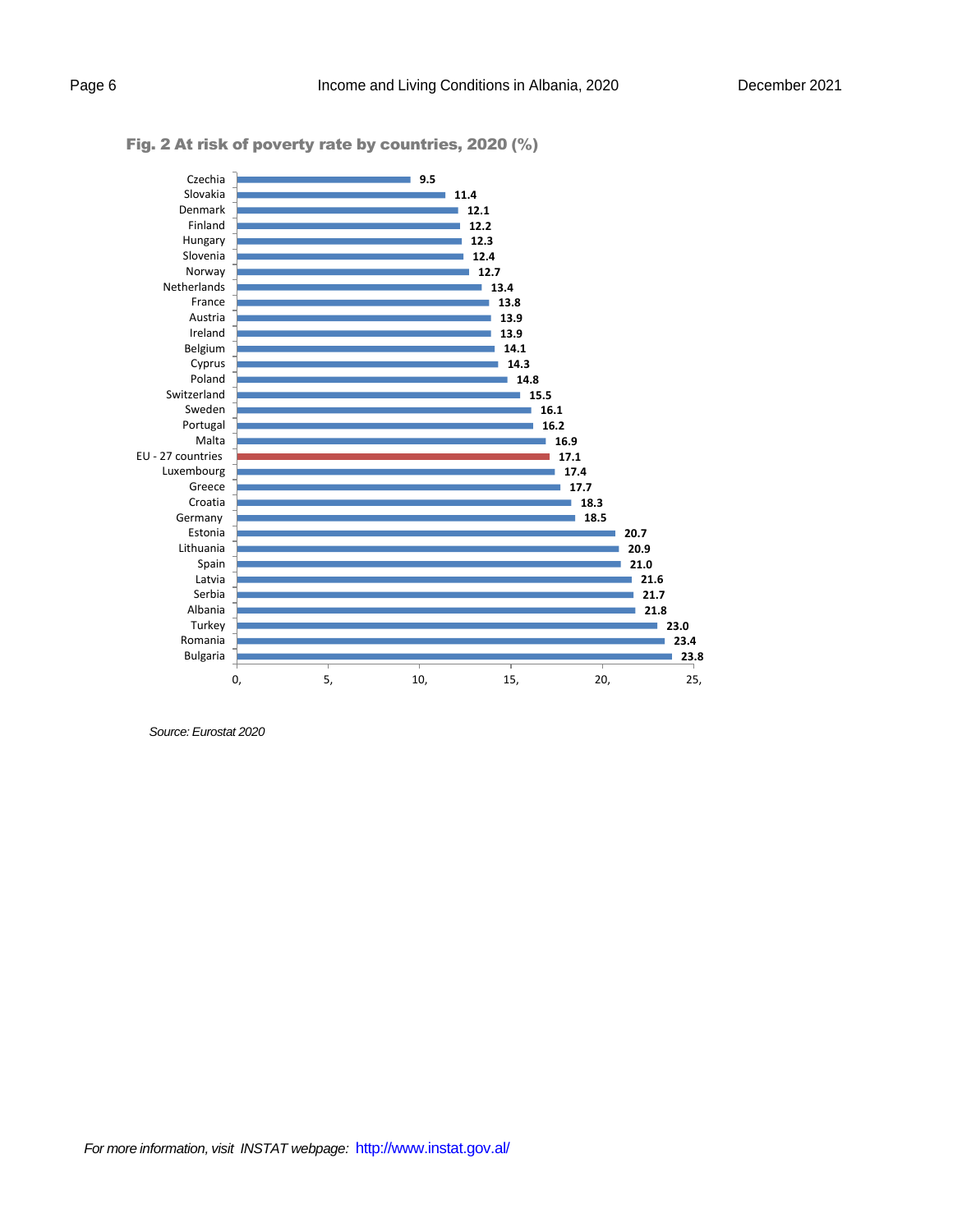# Methodology

The Survey on Income and Living Conditions is conducted in 2017 for the first time in Albania.

The results present comparable statistics to other countries as well as provide reliable data in the area of relative poverty, social exclusion and household income, helping policymakers in the policies designing for reducing poverty.

Until 2012, the only source for measuring living conditions, absolute poverty and well-being of Albanian households it was the Living Standard Measurement Survey known as LSMS. This survey collected a variety of monetary and non-monetary indicators and provided a variety of information to different users. The LSMS aimed to measure poverty based on consumption using the absolute poverty line. Given the methodological changes used in these two surveys, it is expected that the information from Income and Living Conditions Survey will be different compared to the data provided by the Living Standard Measurement Survey.

**Coverage:** EU-SILC Survey covers all households of the Republic of Albania territory regardless of their size or socio-economic characteristics.

**The following are excluded from the survey:** Population living in institutional households of all types (dormitories, elderly homes, hospitals, prisons, rehabilitation center's, camps, etc.).

**Household concept:** is referred to a group of people, a related person or not, who live together in the same dwelling or in a part of the house and share a partial or common economy.

**Sample size:** In 2020, the survey was conducted on a final sample of 8.878, in 2019 8.380 households, in 2018 7.800 households and in 2017 the sample was 7.582 households.

**Reference period:** is different depending on types of information collected:

o **Incomes:** is the last calendar year - N - 1 (for SILC 2020 is 2019, for SILC 2019 is 2018, for SILC 2018 is 2017 and for SILC 2017 is 2019).

o **Material deprivation**: is the moment when the interview is conducted - (Year 2017, 2018 , 2019 and 2020)

According to the methodology for measuring poverty, the poverty line is calculated based on its relative concept (poor in relation to others) and is defined at 60% of the median total equivalised disposable income of the household, using the modified OECD equivalised scale. Total equivalised disposable income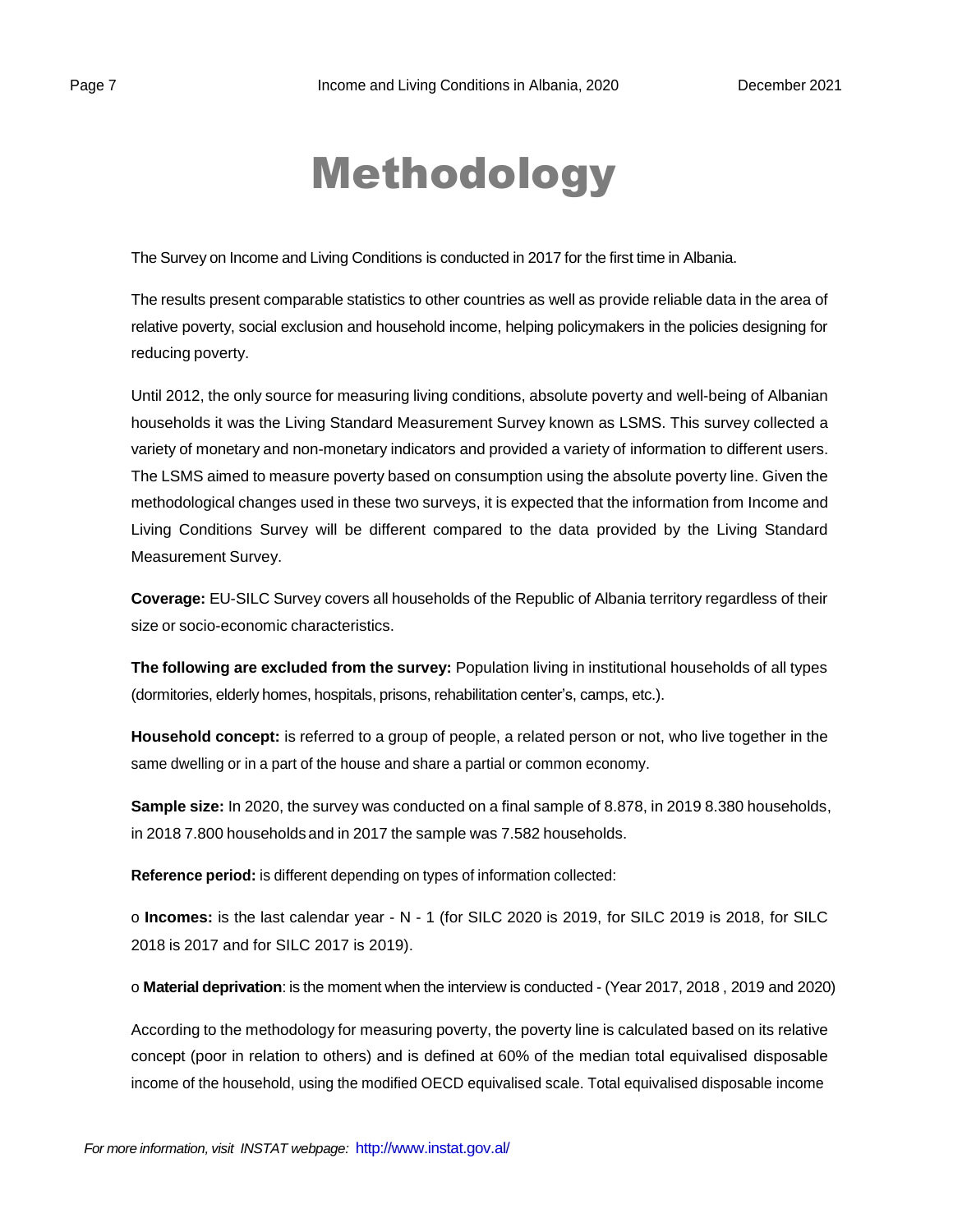of the household is considered the total net income (that is, income after taxes and social contributions) received by all household members.

### **Equivalised income:**

As equivalised disposable income of the individual is considered the total disposable income of household after being divided by the equivalent size of household. In the income distribution per person each household member possesses the same amount of income, corresponding to the equivalent disposable income of the household. This means that each member of the household enjoys the same level of living. Consequently, in the income distribution per person, the income that is attributed to each person does not represent wages but, actually, an indicator of the level of living.

### **Equivalence scale**

Equivalent size refers to the OECD modified scale which gives a weight of 1.0 to the first adult (over 14 years old), 0.5 to other persons aged 14 or over who are living in the household and 0.3 to each child aged under 14. Example: The income of household with two adults and two children under 14 years is divided with a weight  $1+0.5+2*0.3=2.1$ , for household with two adults is  $1 + 0.5 = 1.5$ , etc.

The indicators of at risk of poverty and social exclusion are based on the concept of relative poverty, which takes into account household disposable income, number of household members, and income distribution of the total population.

### **The main indicator definitions:**

**At-risk-of-poverty threshold** represents the lowest annual disposable income that a person would not be considered at risk of poverty. At-risk-of-poverty threshold is defined as 60% of the median equivalised disposable income for all households.

**The at-risk-of-poverty rate** indicates the percentage of persons living in households where equivalent disposable income is below the at-risk-of-poverty.

**Material deprivation** indicates the level of living of the population by the material deprivation rate, or the proportion of materially deprived persons.

Severe materially deprived persons are those living in household who cannot afford at least four of the nine categories of material deprivation related to assets, living conditions or financial aspects.

#### **The nine items of material deprivation are:**

1. Arrears on mortgage or rent payments, utility bills, hire purchase instalments or other loan payments;